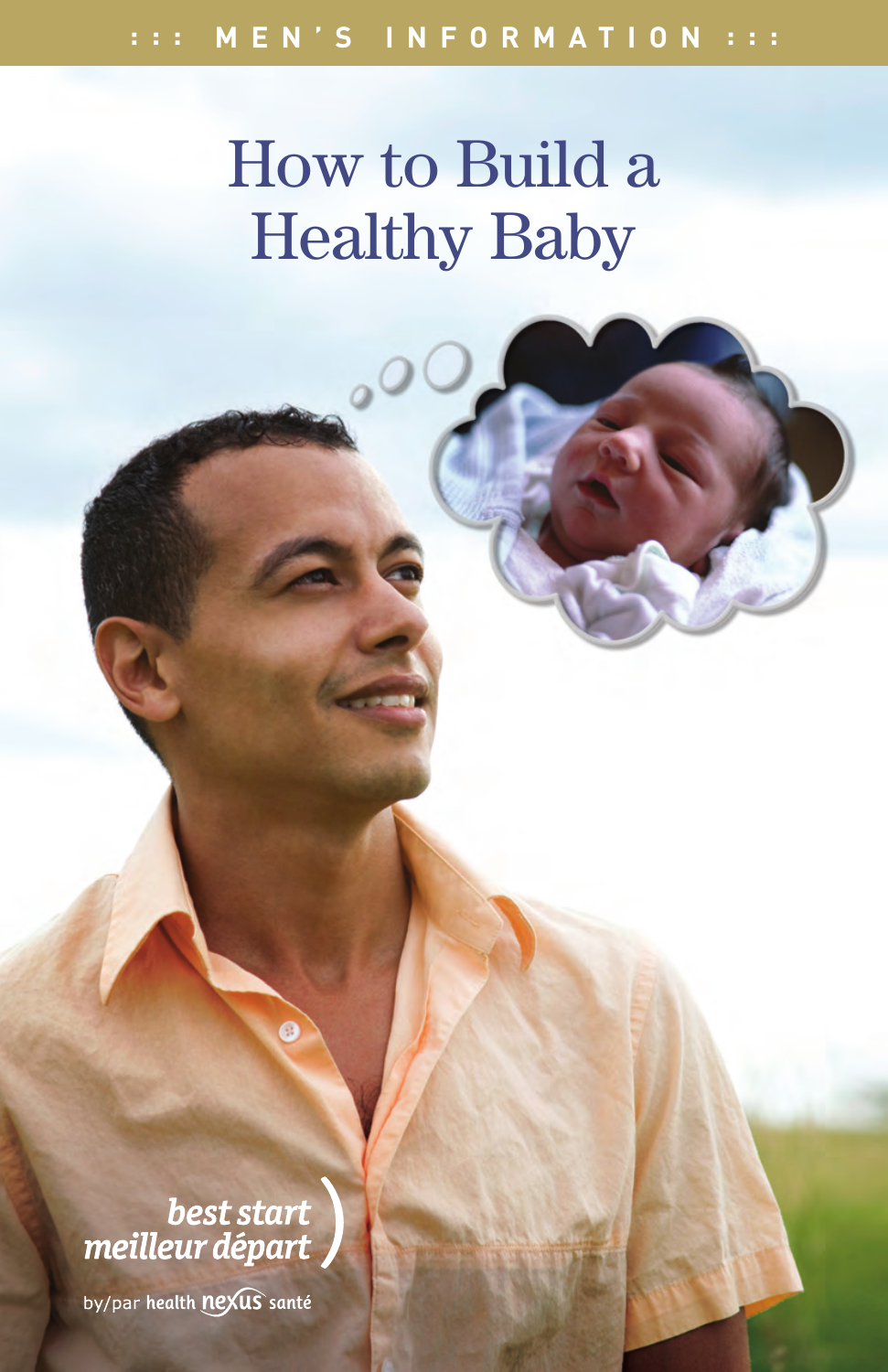#### You plan for school, work, holidays and even your retirement. What about your baby?

We used to think that all a man needed to do to prepare for a baby was save some money and set up the crib, but many things contribute to having a healthy baby. We now know that the health of the man plays an important role in his ability to create a baby and to have healthy children.



When conception does not occur as planned, the cause is sometimes due to the man, sometimes due to the woman and sometimes due to a combination of both.

### Factors That Can Affect Your Sperm

**Health conditions –** A family history of certain health conditions, some medications and diseases take on new meaning when planning for a baby. High blood pressure, arthritis, depression, cancer, mumps, diabetes, Hepatitis B, sexually transmitted infections and HIV can affect your chances for making a pregnancy happen or having a healthy baby.

**Sperm quality –** Sperm is continuously produced. It takes about three months for sperm to fully develop and its quality may be affected by many factors during that time: heat, chemicals, recreational and prescription drugs, infections, etc. For example, cocaine may increase the number of abnormal sperm. Sperm quality also decreases gradually as men age.

> **Alcohol –** alcohol can damage the quality of sperm. Research says heavy alcohol use may affect sperm formation and function, or may cause impotence.

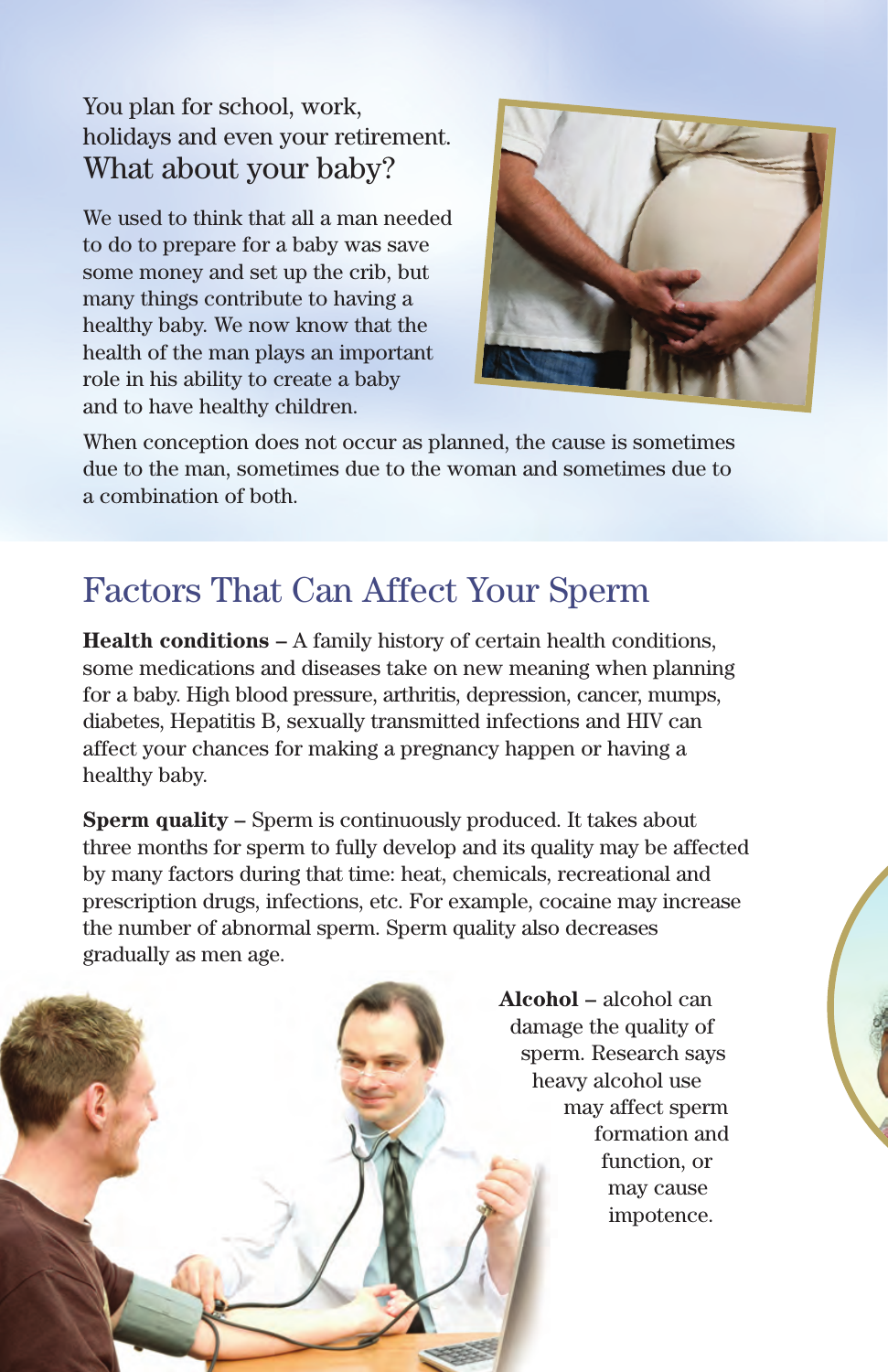**Tobacco –** sperm quality can be affected by smoking. Research also indicates a slight increase in certain types of cancer in children of fathers who smoke. Smoking can make it harder for a man to



fast to reach the egg. The sperm of smokers has a harder time getting into the woman's egg to create a pregnancy.

> **Nutrition –** you are what you eat. If your body is poorly fed and nourished, so are your sperm and sex drive. A varied diet can provide the nutrients you need. Vitamin C is particularly important for people who smoke.

**Workplace toxins –** sperm can be affected by toxins or poisons in your environment. You might face these on the job or at home and not realize it. Exposure to toxins and poisons such as lead and pesticides before pregnancy can affect sperm quality. Your work clothes may also bring home contaminants to your pregnant partner.

**Heat –** some men who work in extremely hot environments such as foundries or bakeries or use hot tubs and saunas for relaxation have experienced a low sperm count.



### Supporting each other

Now is the time to be sure about your relationship, before you start planning a pregnancy. Having a baby does not make a bad relationship better; it only adds to the stress. Having a child results in a lifelong connection to your partner.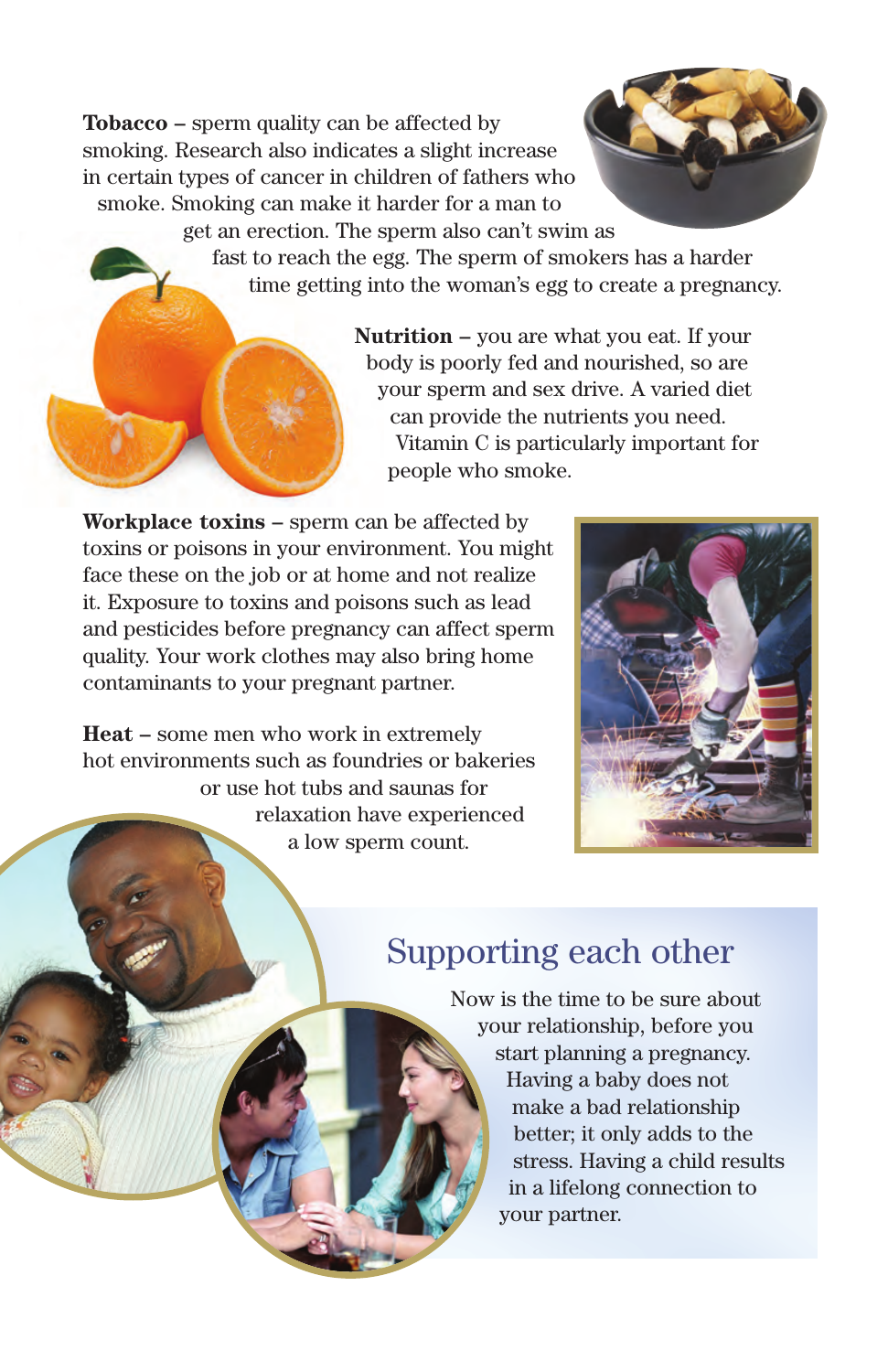### Is there a baby in your future? Plan for it. Here is what you can do.

- 4 **Find out about your family health history.** Contact your health care provider or a genetics clinic if there are any family medical conditions you are concerned about such as severe allergies, heart malformations or mental disorders.
- 4 **Review your medication with your health care provider.** Prescription, over-the-counter and recreational drugs can affect the quality and quantity of sperm. Herbal medicines and body-building supplements are drugs too! You may need to change the dosage, stop using the drug, or change to a different drug before planning a pregnancy.
- 4 **Make sure your immunizations are up-to-date.** Have you had infections such as chicken pox or rubella (German measles)? If not, you need to be immunized before planning a pregnancy. Such infections could damage the sperm; they could also increase the risk of infecting your partner, even if she has been immunized, as immunizations are not always 100% effective.
- 4 **Stop drinking alcohol and smoking before planning a pregnancy.**  It is recommended to do so for healthy sperm. Second-hand smoke can impact the fetus. Heavy drinking may limit your ability to be a good father and a good partner. If you have concerns, contact your health care provider or local addiction services.
- 4 **A healthy diet builds healthy sperm.** Make sure you are getting all the nutrients your body needs.
- 4 **Find out about environmental risks.** The environment at your workplace, in your home, in your garden and in your workshop may have contaminants that can damage the sperm. Reduce risks where possible.
- 4 **Talk with your partner about your readiness to become parents.**  Sort out relationship issues before planning a pregnancy. For help, talk to your health care provider or a local counselling service.
- 4 **Educate yourself.** Find out about healthy pregnancies and the benefits of breastfeeding.
- 4 **Support your partner.** Encourage her in healthy lifestyle choices such as not drinking alcohol when planning or during a pregnancy.

**For more information on planning a pregnancy, visit www.healthbeforepregnancy.ca and see the last page of this brochure.**

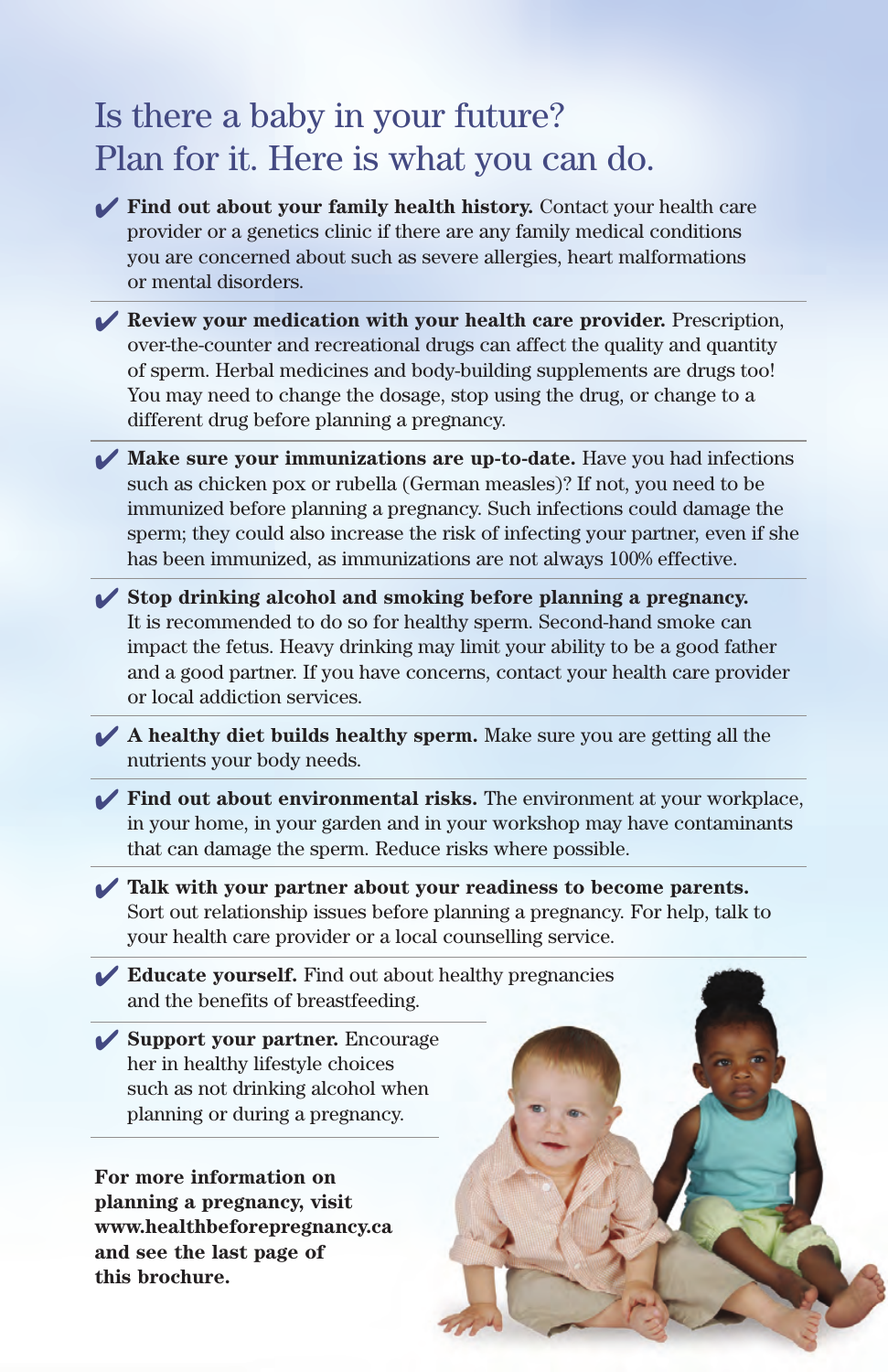## Pre-test: Are you ready for fatherhood?

Do I like children?

 $\Box$  How do I feel about having a child around all the time?

 $\Box$  Could I handle a child and a job at the same time?

 $\Box$  Do I qualify for a parental leave?

- $\Box$  Do I welcome the opportunity of falling in love with my child?
- Who are my role models?

 $\Box$  Can I identify myself as a dad?

- $\Box$  What skills can I share with and teach to my children?
- $\Box$  Am I ready to change my daily routine to meet my baby's needs?
- $\Box$  Can I afford to support a child?
- $\Box$  Am I patient enough to deal with the noise and the confusion and the 24-hour a day responsibility?
- $\Box$  What kind of time and space do I need for myself?
- $\Box$  Am I ready to make family my priority?